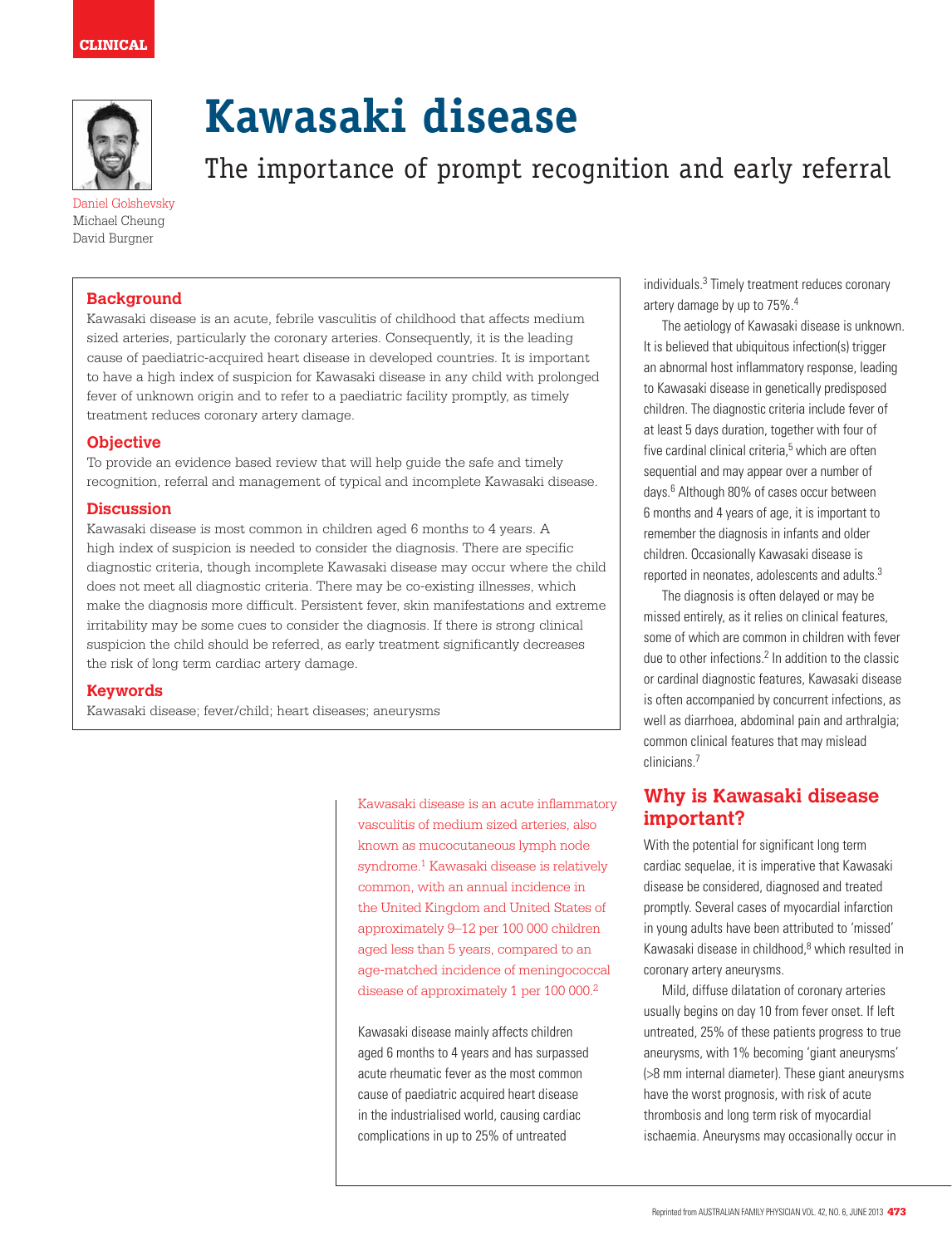other arteries, particularly the axillary artery. In addition to coronary artery involvement, children may develop other acute cardiac complications, including myocarditis, ventricular dysfunction, valvular regurgitation,<sup>9</sup> pericardial effusion and although rare, cardiac tamponade.10

The in-hospital mortality rate with Kawasaki disease is low (~0.17%), with almost all attributed to cardiac sequelae. Peak mortality occurs at 15–45 days from fever onset<sup>11</sup> – the time when coronary artery vasculitis coincides with marked thrombophilia and a hypercoagulable state.

# **What are the diagnostic criteria?**

The diagnosis is made by the presence of fever for at least 5 days (onset of fever considered day one of illness) and at least four out of the following five diagnostic criteria that often appear sequentially:

- conjunctival injection redness without exudate, typically bilateral with perilimbal sparing (a ring of normal conjunctiva around the iris). This appears early in the illness and due to its transitory nature should be sought on history as well as clinical examination. Photophobia and eye pain are seldom present
- erythema of oral and/or pharyngeal mucosa – may include strawberry tongue, red pharynx and/or red and cracked lips, but no tonsillar exudates or ulcers
- $\bullet$  erythema and oedema of hands and feet this is a common feature but may only manifest as failure or refusal to weight-bear. In the subacute phase of Kawasaki disease (from about day 10 onward), there may be desquamation of the fingers and toes
- $\bullet$  polymorphous skin rash usually begins in the nappy area (where there may be desquamation early in the disease) and spreads to involve the trunk, extremities and face. Rash may be maculopapular, annular or scarlatiniform. Nonblanching or vesicular rashes are not usually seen
- cervical lymphadenopathy often unilateral and large, with node size >1.5 cm. This is the least frequently seen criteria, but is more common in older children.

#### **What is incomplete Kawasaki disease?**

Incomplete Kawasaki disease refers to infants satisfying fewer than four classic diagnostic

criteria. It is sometimes incorrectly referred to as 'atypical' Kawasaki disease, but this term is reserved for cases with unusual features, such as shock or renal failure. Incomplete Kawasaki disease occurs in approximately 15% of cases, although it may be missed and the true incidence is likely higher.<sup>6</sup> Incomplete Kawasaki disease is more prevalent in children aged less than 1 year, and these patients have a higher risk of developing cardiac sequelae.12 The overall incidence of coronary complications in incomplete Kawasaki disease is at least similar to that of the complete disease,<sup>13</sup> highlighting the importance of a high index of suspicion, together with prompt referral when Kawasaki disease is suspected, even if the full diagnostic criteria are not met.

# **When should I suspect Kawasaki disease?**

## **Fever**

Kawasaki disease should be suspected in any child with a persistent fever with no other likely explanation. The pyrexia associated with Kawasaki disease is typically high (often greater than 39°C), remittent and unresponsive to antibiotic therapy, and usually also unresponsive to antipyretics. This pattern of fever may help to distinguish Kawasaki disease from a common viral exanthem.

## **Skin manifestations**

Rash and peeling (desquamation) of the nappy area rash is common in the acute phase. Periungal (fingers and toes) desquamation appears 1–3 weeks after fever onset (convalescent phase), by which time treatment would be delayed. The clinical features may develop over days and are not always present concurrently. Frequent review and careful and repeated history, specifically asking about suggestive features, are important in making the diagnosis. Figures 1 to 3 provide examples of Kawasaki disease presentations.

#### **Irritability**

Extreme irritability – more so than in other febrile illnesses – is characteristic of Kawasaki disease. Other suggestive features include inflammation of a recent Bacille Calmette-Guerin (BCG) scar and sterile pyuria (leucocytes on urine microscopy but sterile by standard culturing techniques).<sup>14</sup>



Figure 1. Polymorphous skin rash affecting the trunk in a child with confirmed Kawasaki disease



Figure 2. Dry, red lips and polymorphous rash in a child with confirmed Kawasaki disease

Features that make the diagnosis less likely include non-blanching rash, bullous or vesicular lesions, oral ulceration, generalised lymphadenopathy, and a prompt response to antibiotics.

General practitioners should not wait for the fever to persist and may make the diagnosis and referral before 5 days if other clinical features are present, prompting a strong index of suspicion.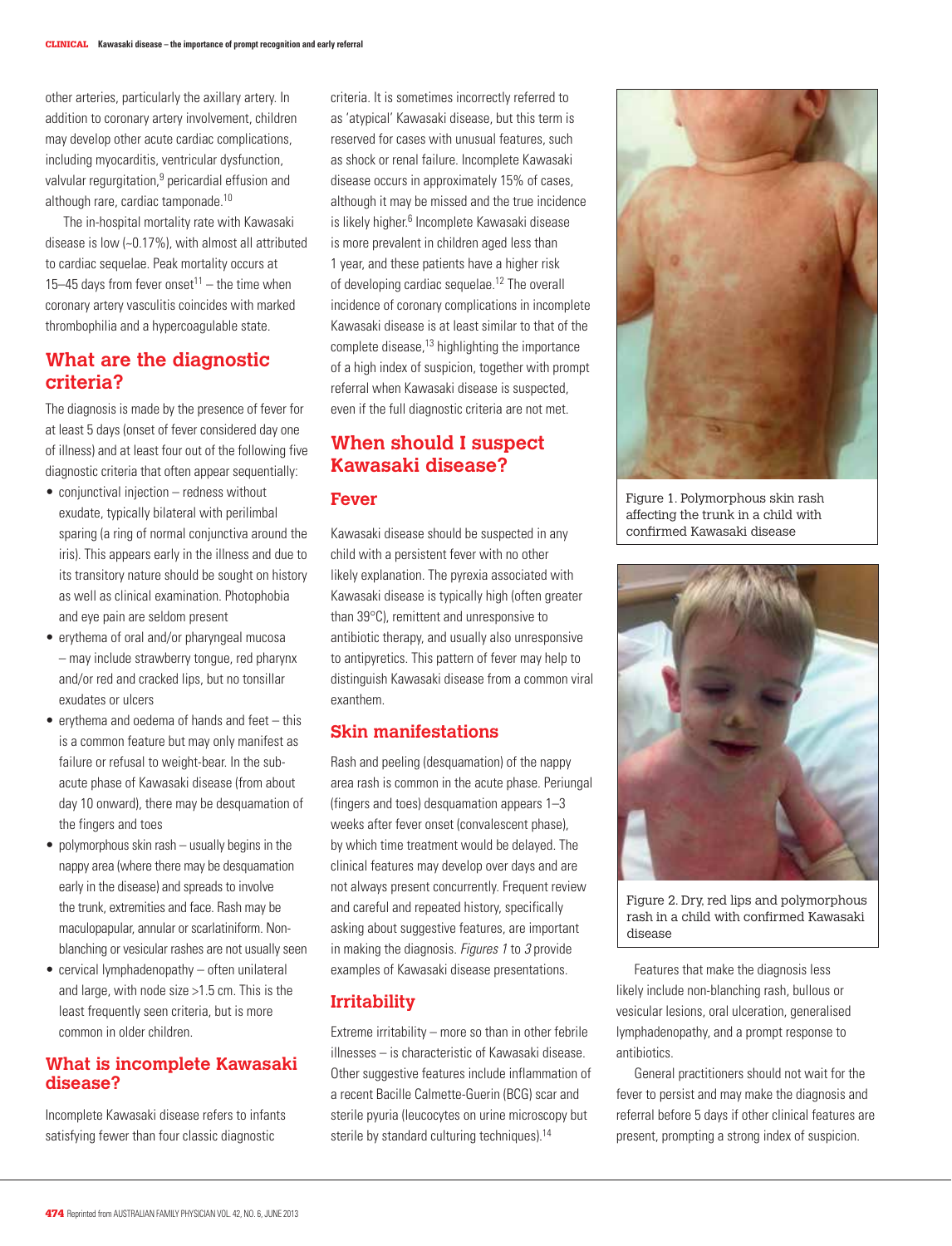

Figure 3. Extremities demonstrating erythema, oedema and rash in a child with Kawasaki disease

# **What are the common pitfalls in the diagnosis of Kawasaki disease?**

Early clinical features of Kawasaki disease mimic other self-limiting febrile illnesses and the diagnosis may be difficult. Non-cardinal diagnostic features (eg. diarrhoea, vomiting, abdominal pain and arthralgia) are common and do not exclude the diagnosis.7 Furthermore, microbiologically confirmed concurrent infections may be present in up to one-third of cases at presentation.15 Antibiotics are often given for presumed bacterial lymphadenitis, without effect, and as the rash may take some days to develop, it is often mistaken as a drug reaction. Sterile pyuria may be mistaken for a urinary tract infection.

Important differential diagnoses for a rash in the aforementioned regions in the setting of fever are toxic shock syndrome and group A streptococcal infections, particularly scarlet fever. Staphylococcal scalded skin syndrome also shares some features with Kawasaki disease, but usually spares the mucous membranes.<sup>16</sup>

## **What should I do when Kawasaki disease is suspected?**

There is no specific diagnostic test. However, certain laboratory findings are characteristic, although none have a high individual positive predictive value. Referral should not be delayed by awaiting results if there is reasonable clinical suspicion or concern.

Characteristic laboratory findings include:

- raised white cell count (predominantly a neutrophilia)
- markedly elevated erythrocyte sedimentation

rate (ESR) and C-reactive protein (CRP)2

- • hypoalbuminaemia
- anaemia (normocytic, normochromic)
- mildly raised liver enzymes (predominantly alanine aminotransferase)17
- normal platelet count that increases markedly by the second week of illness.

Thrombocytosis – like periungual desquamation – is a late feature and is not helpful in the acute diagnosis.

Indications for referral to a paediatric emergency department include:

- high fever in an irritable child with skin manifestations
- prolonged fever and at least four of the five diagnostic criteria
- prolonged fever but less than four clinical criteria and no alternative explanation or diagnosis
- if desquamation develops 1-2 weeks postonset of fever
- any child aged less than 6 months with fever lasting more than 7 days, even if other features are absent
- high clinical index of suspicion for Kawasaki disease.

## **What is the treatment?**

Kawasaki disease should be treated in an inpatient paediatric facility by those familiar with the condition and its management. Intravenous immunoglobulin (IVIG) is the only proven therapy that improves coronary artery outcomes, reducing the incidence of coronary artery aneurysms to 2-5%.<sup>4</sup> It is preferably given within 10 days of fever onset, but should be given at any time if the child is febrile or there are laboratory features of persisting inflammation. Intravenous immunoglobulin usually causes rapid defervescence and clinical improvement in the majority (~80%) of cases.18

Aspirin is usually given in addition to this treatment, although its use has never been subjected to a randomised controlled trial and the dosing regimen is somewhat controversial.<sup>19</sup> Kawasaki disease that does not respond to the initial IVIG is usually treated with a further IVIG dose, then (if necessary), with pulsed methylprednisolone<sup>20</sup> or consideration of anti-TNF therapy.21 Expert advice should be sought in these cases. It should be noted that

following commencement of IVIG, the ESR is usually elevated and cannot be used to monitor response;18 CRP is a better indicator of acute inflammation.

Echocardiography (ECHO) may be performed during the initial admission and is used as a baseline for coronary artery dimensions and morphology. Occasionally large aneurysms are identified at presentation, although aneurysms are usually not evident on ECHO within 10 days of fever onset. Other features on initial assessment in the acute phase include coronary artery ectasia, perivascular brightness, and lack of normal coronary artery tapering.22 Some patients may also have evidence of myocarditis and/or myocardial dysfunction. The frequency of echocardiographic assessment is determined by local practice and findings, but they are usually performed at least at presentation, and after 6–8 weeks of the illness. Serial ECHOs are performed to monitor progression, and long term treatment is dictated by the extent of coronary artery involvement.

Following resolution of fever, aspirin is continued in a low 'anti-platelet' dose (3–5 mg/kg once per day), at least until the ECHO at 6–8 weeks demonstrates no evidence of cardiac pathology.23 Some children may need long term treatment with aspirin or additional anticoagulation. It should also be noted that there is a theoretical risk of non-steroidal antiinflammatory drugs (NSAIDs) antagonising the anti-platelet effect of low-dose aspirin; however, new adult data suggest this may not be the case, and it is yet to be studied in the paediatric setting. Furthermore, there is a small risk that salicylates are associated with an increased risk of Reye syndrome in the setting of active viral infection, although only two cases of Reye syndrome in patients with previous Kawasaki disease have been reported in the literature. Varicella and annual influenza immunisation should be considered in children on long term aspirin therapy; expert advice should be sought.

In addition, anti-viral IgG in IVIG may interfere with the efficacy of live vaccines (measles, mumps, rubella [MMR], and varicella). The current recommendation is to administer varicella and annual influenza vaccines immediately and to delay MMR vaccination for 11 months after the administration of